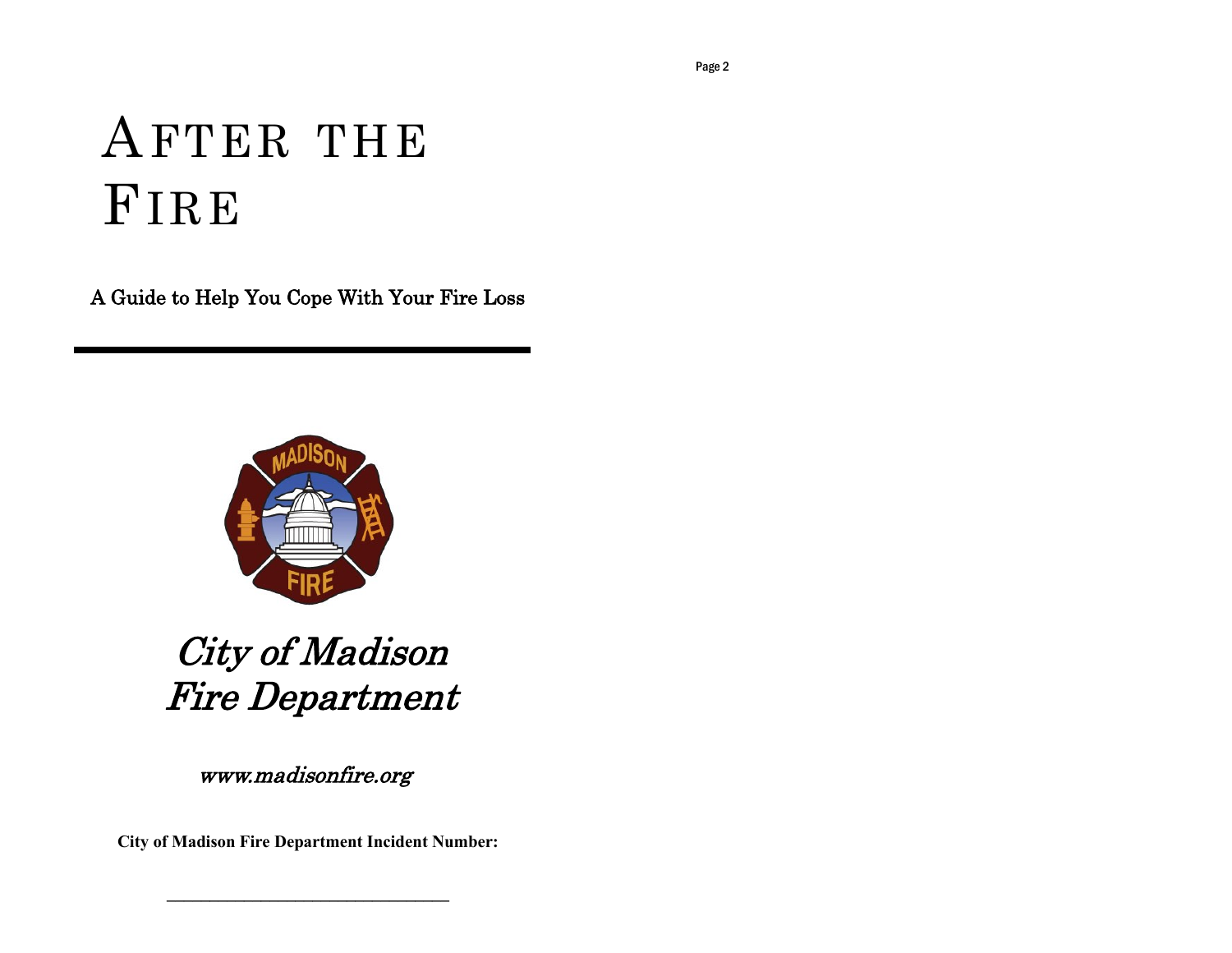Page 4

### **Table of Contents**

| Taking Care of You                    | $\overline{4}$ |
|---------------------------------------|----------------|
| Securing Your Home                    | 5              |
| Temporary Care of Pets                | 5              |
| Insurance Information                 | 6              |
| Understanding Firefighting Operations | 8              |
| Fire Investigations                   | 10             |
| Records Requests                      | 10             |
| Salvage Tips                          | 11             |
| Replacement of Damaged Documents      | 16             |
| Document Replacement Numbers          | 17             |
| Money Replacement                     | 18             |
| <b>Important Phone Numbers</b>        | 19             |
| Quick Checklist                       | 20             |
| Notes                                 | 21             |
| Acknowledgements                      | 23             |
|                                       |                |

### **Taking Care of You**

After experiencing a fire, you may feel overwhelmed by the amount of work necessary to get organized. While it is true that there are many concerns to address, there are a couple of things that need to be taken care of immediately.

If the fire was severe enough to make your residence unlivable (even temporarily), one of the first things to consider is finding temporary housing. The American Red Cross can assist you with the following needs:

- Temporary housing
- Food vouchers
- Medicine
- Eyeglasses
- Clothing
- Other essential items

The fire department can arrange to have the Red Cross come to your home almost immediately after the fire.

### **Please Be Careful**

Once it is safe to enter the damaged site, be very careful. A fire scene contains many hazards that you may not see. Fires can rekindle from hidden, smoldering remains. Roofs, floors and ceilings may be damaged and subject to collapse. Be watchful for structural damage caused by the fire.

Normally, the fire department will see that utilities (water, electricity and natural gas) are either safe to use or are disconnected before they leave the site. **If the utilities were turned off, do not attempt to turn them on yourself.** Please contact the proper utility company to have this done safely. Phone numbers for the utility companies are listed on page 19 and can be found on-line.

Food, beverages and medicine exposed to heat, smoke, soot and water should not be consumed.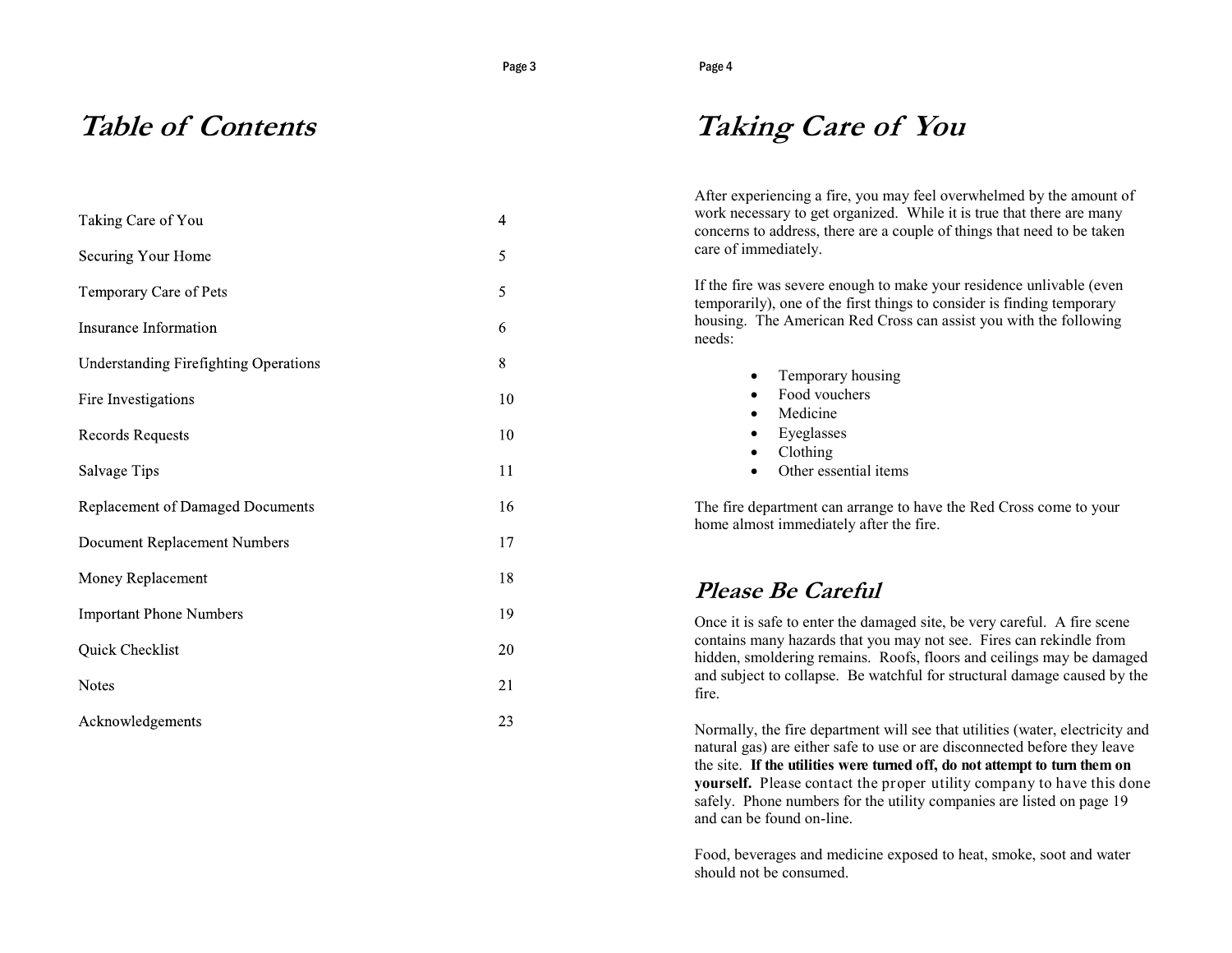### **Securing Your Home**

Another consideration is making sure your property is secure and your residence is protected from the elements, the threat of robbery, or vandalism. If your residence is uninhabitable, or you must relocate for any reason (either temporarily or for an extended period) remove your valuables, if possible. Protect salvageable items from further damage from the weather or theft.

Following the fire, the fire department will assist you in boarding up broken windows and doors or any other possible means of entry from the outside in order to secure the residence. There are companies in the Madison area that specialize in fire clean up and building security. Some insurance policies cover the cost of emergency or temporary repairs to protect your property from further damage and theft, to include boarding up, so your insurance company should be contacted right away.

#### **If it is safe to do so, try to locate the following items:**

- driver's licenses, Social Security cards and other identification
- insurance information
- medication information
- eyeglasses, hearing aids or other prosthetic devices
- valuables, such as credit cards, bank books, cash and jewelry  $\bullet$

### **Temporary Care of Family Pets**

If you have family pets that require shelter in the event you are unable to stay in your residence, there are resources available. Keep in mind that

there are many hotels and motels in the Madison area that accept pets. If this is not an option at the time, you should try to contact friends, nearby family members or a veterinarian to arrange temporary care of your pet. The Dane County Humane Society does provide emergency temporary shelter in cases such as these. To reach them, call (608) 838-0413.



### **Insurance Information**

*TIP: If you have homeowners or renters insurance, notify your insurance agent as soon as possible. Your insurance agent can be of great assistance after you experience property loss or damage.*

Ask your insurance agent what to do about the immediate needs of the dwelling, such as covering doors, windows, and other exposed areas, and pumping out water. It is important to coordinate with the insurance company before contracting for



any services. If you enter into a contract without its knowledge or consent, you may be left with bills to pay that otherwise would have been covered by the insurer.

Ask your insurance agent what actions are required of you. Some policyholders may be required to make an inventory of damaged personal property showing in detail the quantity, description, purchase date and purchase price for the items. **Consider taking photos of the damage using a camera and/or video camera.** 

Do not throw away any damaged goods until after an inventory is made. All damages are taken into consideration in developing your insurance claim.

Beginning immediately, save receipts for any money you spend. These receipts are important in showing the insurance company what money you have spent related to your fire loss and also for verifying losses claimed on your income tax.

**Renters are not usually covered by their landlord's policy.** You are responsible for providing insurance coverage for your personal belongings. Renter's insurance policies are available from most insurance companies.

If you are a student-renter and are still considered a dependent, you may be covered by your parent's insurance policy.

Page 5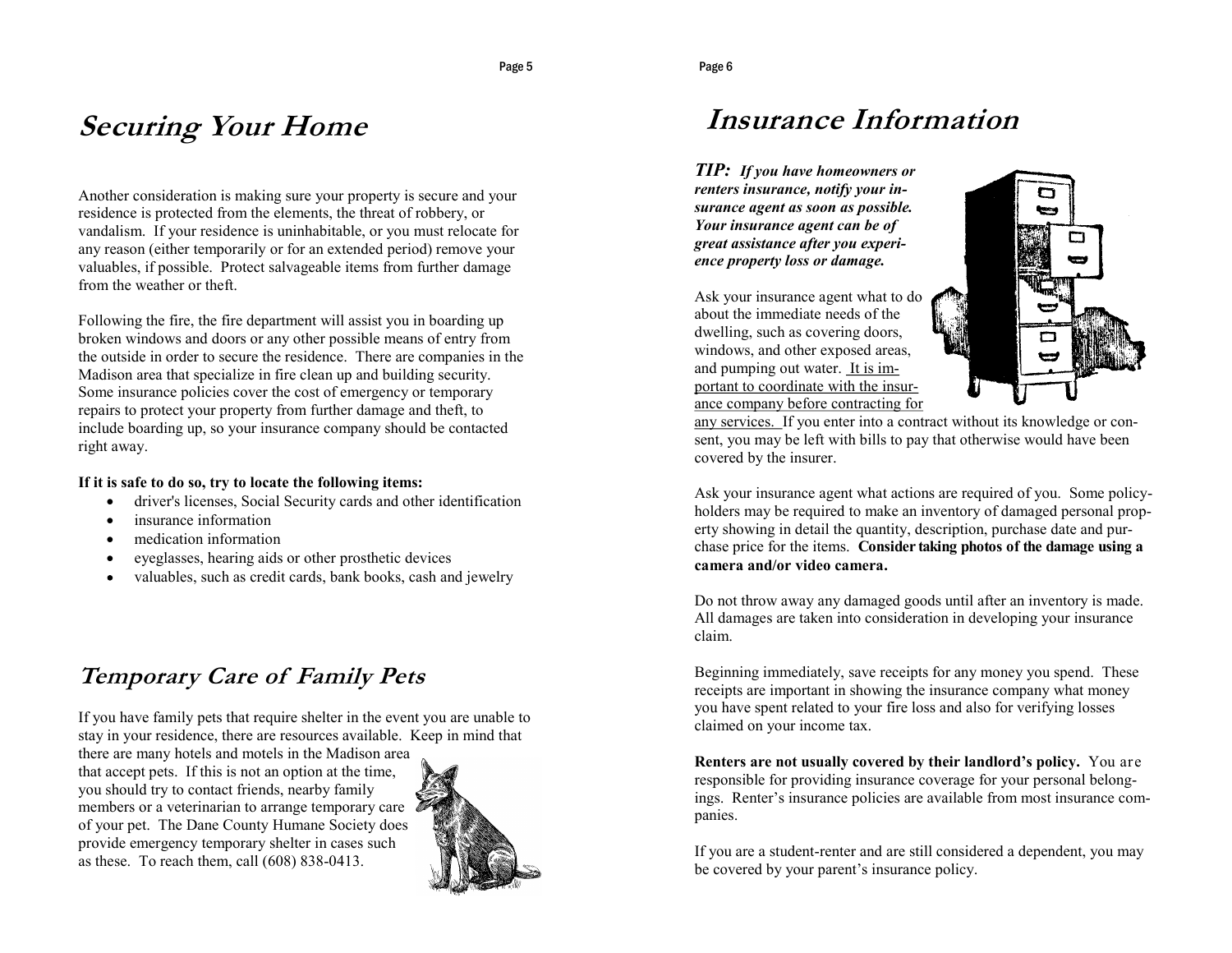### **Understanding Firefighting Operations**

*TIP: If you are not insured or your insurance will not cover all losses, you can deduct a portion of the losses from your Federal Income Tax.*  Be sure to keep an accurate list of your fire-related expenses and fire losses.

For further tax related information, contact the local Internal Revenue Service office at:

#### **608-421-7898**

If there is a need for further assistance or any other questions arise, you may contact either the American Red Cross directly, or the Madison Fire Department. Both agencies are listed below:

> The American Red Cross 4860 Sheboygan Avenue Madison, WI 53705 1-800-236-8680

City of Madison Fire Department Community Education Unit 314 W. Dayton St. Madison, WI 53703 (608) 266-4420

If you were home or arrived home as the fire department began working to save your home, you might have been confused or concerned about certain things the firefighters were doing.

Often, windows are broken intentionally by firefighters, or holes are cut in roofs or ceilings. This can lead to confusion or misinterpretation on the part of those who witness such actions. Let us restate the fact that the primary mission of the fire department is to save lives and protect property. With this in mind, there are some things that have to be done to pre-

vent the spread of fire or lessen the damage done by smoke and heat. One of these things is to ventilate the area that is being affected by the fire and/or smoke. When firefighters do



have to cut a hole in a roof or break windows, they are doing so to preserve property or to ensure firefighter safety. It is done in a systematic way that will best facilitate the entire fire suppression operation.

Ventilation can be done in many different ways. One of the more common ways is to let the smoke naturally remove itself through openings that have been created by the fire department, or sometimes with a little help from mechanical methods such as powerful fans set outside the building that will force the smoke and toxic gases out of the structure.

You may also have noticed that there are small holes in the walls or in ceilings that do not seem to benefit ventilation. These holes are made to check for extension of the fire into any void spaces that may exist in the home or apartment. By checking for extension of the fire, the firefighters are reducing (if not eliminating) the chance of a rekindle occurring. A "rekindle" is when it is thought the fire is completely extinguished, but in reality, there may be hot or smoldering embers in hidden spaces of a building. These hot embers can smolder for hours and increase the chance that the fire could start again.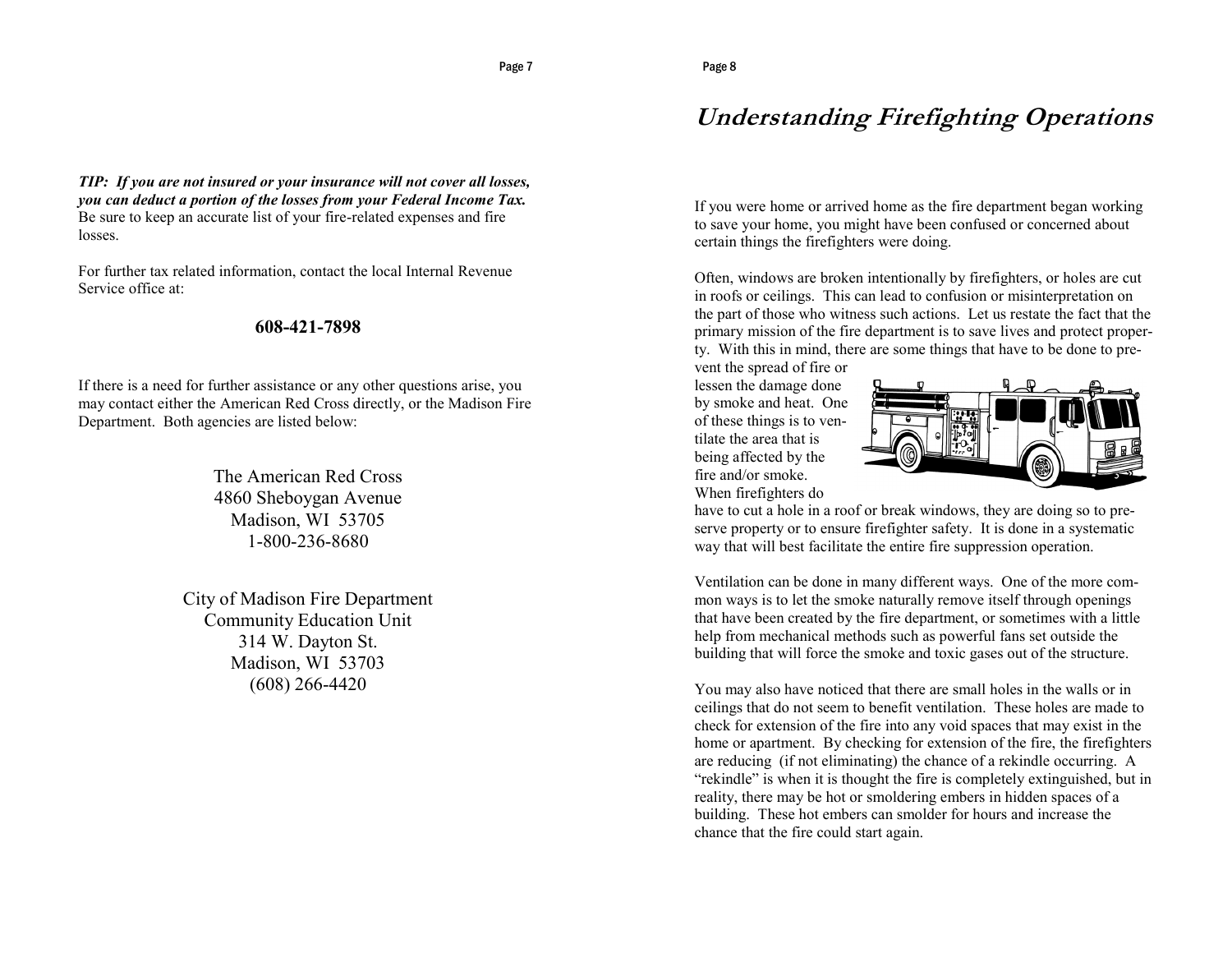### **Fire Investigations**

Under Wisconsin State Statutes and Madison General Ordinances, the City of Madison Fire Department is required to conduct a fire investigation to determine the origin, cause, and circumstances of all fires. The City of Madison Fire Department investigators may conduct an in-depth investigation of your fire and may arrive at the scene while firefighters are still in the process of extinguishing the fire.

Fire investigators will be contacting you for information during the course of their investigation. Fire investigation is often a laborious task that requires fire investigators to physically dig through the fire debris in search of the cause of the fire. By law, the City of Madison Fire Department investigators can remain in control of property for a reasonable period of time until their fire scene evaluation is completed.

When fire investigators are completed with their examination of the fire scene, they will attempt to notify property owners and occupants. If you wish to talk to the fire investigator assigned to your case, please call the City of Madison Fire Investigation Unit at (608) 266-4488.

### **Records Requests**

To request a copy of the incident report for your fire, go to www.madisonfire.org, click on the "Contact" heading, then click on "Request a Fire Report", and send it as an email attachment. You may also print out the Records Release Request, and send it to:

> City of Madison Fire Department Attn: Division Chief Tracy Burrus 314 W. Dayton St. Madison, WI 53703

Please have the following info ready:

- Date and time of incident
- Address of incident
- City of Madison Fire Department incident number

In years past, rekindle was not an unusual event. By checking for extension in the hidden spaces of your home, the chances have been considerably reduced. However, there are instances where this situation still occurs, even with the best efforts to stop it. It is not unusual for the building to have a residual odor of smoke in it. If there is ever any visible smoke, any sounds of "crackling", or if the walls or ceilings are warm to the touch, do not hesitate to evacuate the building and call 911 to have the fire department determine if a rekindle has occurred.

Rest assured that the City of Madison Fire Department is well trained in the area of firefighting, rescue and life safety operations. If you have any questions about the procedures used at a fire scene, please do not hesitate to call us for clarification.

Page 9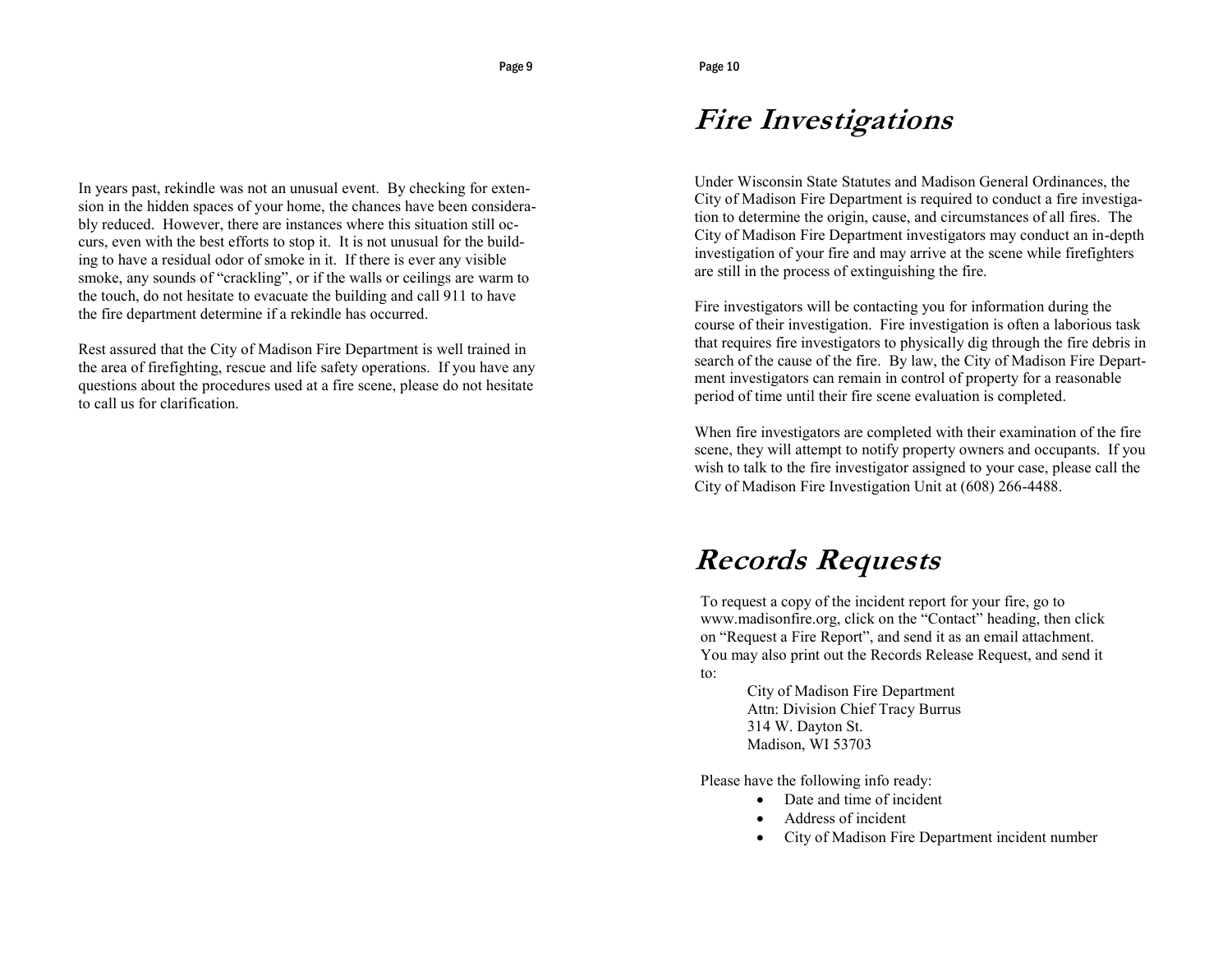#### Page 12

### **Salvage Tips**

**Important: Always read and follow manufacturer's directions and precautions when using any chemicals or cleaning solutions.**

### **Clothing**

Smoke odor and soot sometimes can be washed from clothing. The following formula often will work for clothing that can be bleached:

> 4-6 Tablespoons of Trisodium Phosphate 1 cup Lysol or any household bleach 1 gallon warm water

OR

2 Tablespoons household bleach 1 gallon water combine with laundry detergent

Mix well, add clothes, rinse with clear water and dry well.

Be aware that Trisodium Phosphate is a caustic substance used as a cleaning agent. It should be used with care and stored out of reach of children and pets. Wear rubber gloves when using it. Read the label carefully. You can purchase Trisodium Phosphate at most hardware stores.



### **Food & Kitchen Items**

If there is any question as to whether any of the food in your home has spoiled or is unfit to eat due to the fire, do not eat it. Food that has spoiled puts you at risk of illness and could possibly lead to death. Do not use canned goods when cans have bulged or if they are dented or rusted. WHEN IN DOUBT – THROW IT OUT!

#### **Canned Food**

Using a solution of warm water and soap, wash cans and glass jars thoroughly. Make sure to completely remove all soot, ashes and remains of smoke that may have settled during or after the fire. If a label has come off a can, jar or bottle, the container can be re-marked using a marking pencil or permanent marker.



#### **Frozen & Refrigerated Food**

The contents of a freezer or refrigerator can remain cold for hours without power. The following are some tips that deal with extending that time and what to do with food that may have thawed.

- Open freezer and refrigerator doors as little as possible. A freezer that is fully loaded will usually stay cold long enough to keep foods frozen for up to two days, provided little cold air is allowed to escape. Half full (or less) freezers may keep foods for a shorter time. If you have plans to relocate or move the food to an operating freezer, wrap food in several newspapers and blankets or use insulated coolers. Do not re-freeze food that has thawed.
- Meat, poultry and fish may be refrozen if ice crystals remain and they are firm in the center, but cook thoroughly prior to tasting. If odor indicates possible spoilage throw them away! Remember, bacteria multiplies rapidly!
- To remove smoke odor from the refrigerator or freezer, wash with a solution of baking soda and water or use one cup vinegar or household ammonia to one gallon of water. Some baking soda in an open container or a piece of charcoal placed in the refrigerator or freezer will help absorb odor.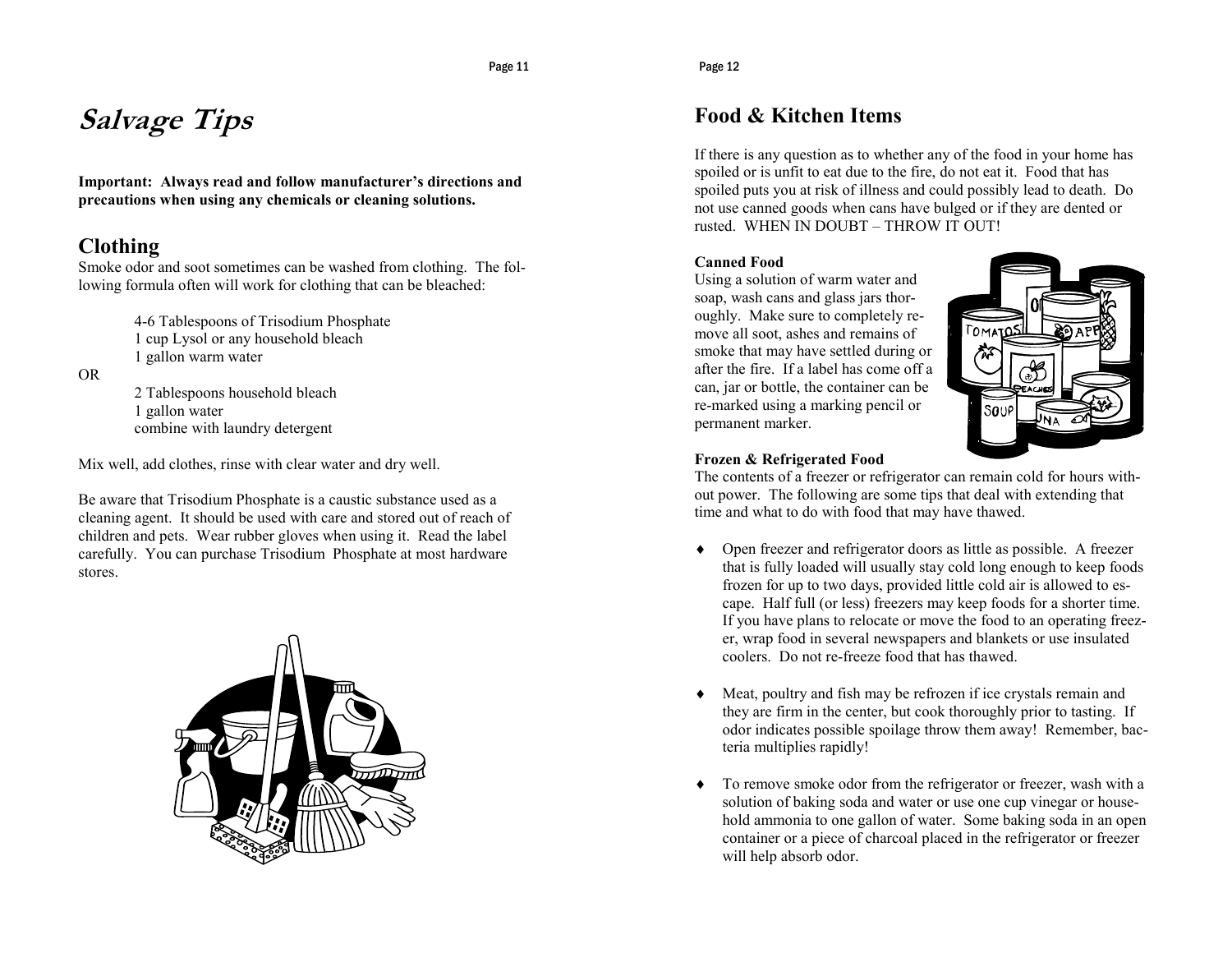#### **Cooking Utensils**

Your pots, pans, flatware, etc., should be washed with hot soapy water and rinsed well. You can polish copper and brass with special polish, salt sprinkled on a piece of lemon or salt sprinkled on a cloth saturated with vinegar.

#### **Electrical Appliances and Equipment**

Electrical appliances and equipment that have been exposed to water, fire, steam or extreme heat should not be used until you have a service representative check them. The fire, heat, water and steam may damage electrical devices and render them unsafe. In addition, steam can remove the lubricant from some moving parts. If the fire department turned off your gas or power during the fire, call the electric or gas company to restore these services - DO NOT TRY TO DO IT YOURSELF. Phone numbers for the utilities are listed on page 19.

### **Household Items**

#### **Flooring and Rugs**

When water gets underneath linoleum, it can cause odors and warp the wood floor. If this happens, remove the entire sheet. If the linoleum is brittle, a heat lamp will soften it so it can be rolled up without breaking. If carefully removed, it can be re-cemented after the floor has completely dried. Small blisters in linoleum can be punctured with a nail and recemented if you are careful. Dilute regular linoleum paste thin enough to go through a hand syringe and shoot adhesive through the nail hole. Weigh down the linoleum with bricks or boards. It usually is possible to cement loose tiles of any type. Wait until the floor is completely dry before beginning.

Rugs and carpets also should be allowed to dry thoroughly. Throw rugs then can be cleaned by beating, sweeping or vacuuming, and then shampooing. Rugs should be dried as quickly as possible. Lay them flat, and expose them to a circulation of warm, dry air. A fan turned on the rugs will speed drying. Make sure the rugs are thoroughly dry. Even though the surface seems dry, moisture remaining at the base of the tufts can quickly rot a rug. For information on cleaning and preserving carpets, call your carpet dealer or installer or qualified carpet cleaning professional.

#### **Mattresses and Pillows**

Reconditioning an innerspring mattress at home is very difficult, if not impossible. Your mattress may be able to be renovated by a company that builds or repairs mattresses. If you must use your mattress temporarily, put it out into the sun to dry. Then cover it with rubber or plastic sheeting. It is almost impossible to get smoke odor out of pillows. The feathers and foam retain the odor.

#### **Walls and Furniture**

To remove soot and smoke from walls, furniture and floors, mix together:

4 to 6 tbsp. Tri-Sodium Phosphate 1 cup Lysol or any chloride bleach 1 gallon warm water

Wear rubber gloves when cleaning. After washing the article, rinse with clear warm water and dry thoroughly.

Walls may be washed down while wet. Use a mild soap or detergent. Wash a small area at one time, working from the floor up. Then rinse the wall with clear water immediately. Ceilings should be washed last. Do not repaint until the walls and ceilings are completely dry.



Wallpaper also can be repaired. Use a commercial paste to re-paste loose edges or sections. Contact your wallpaper dealer or installer for information on wallpaper cleaners. Washable wallpaper can be washed like an ordinary wall, but care must be taken not to soak the paper. Work from bottom to top to prevent streaking.

Do not dry your furniture in the sun. The wood will warp and twist out of shape. Clear off the mud and dirt by scrubbing with a stiff brush and a cleaning solution. You can also rub the wood surface with a Grade 0000 steel wool pad dipped in liquid polishing wax, wipe with a soft cloth and then buff. Remove the drawers and let them dry thoroughly so there will be no sticking when you replace them.

Wet wood can decay and mold, so allow it to dry thoroughly. Open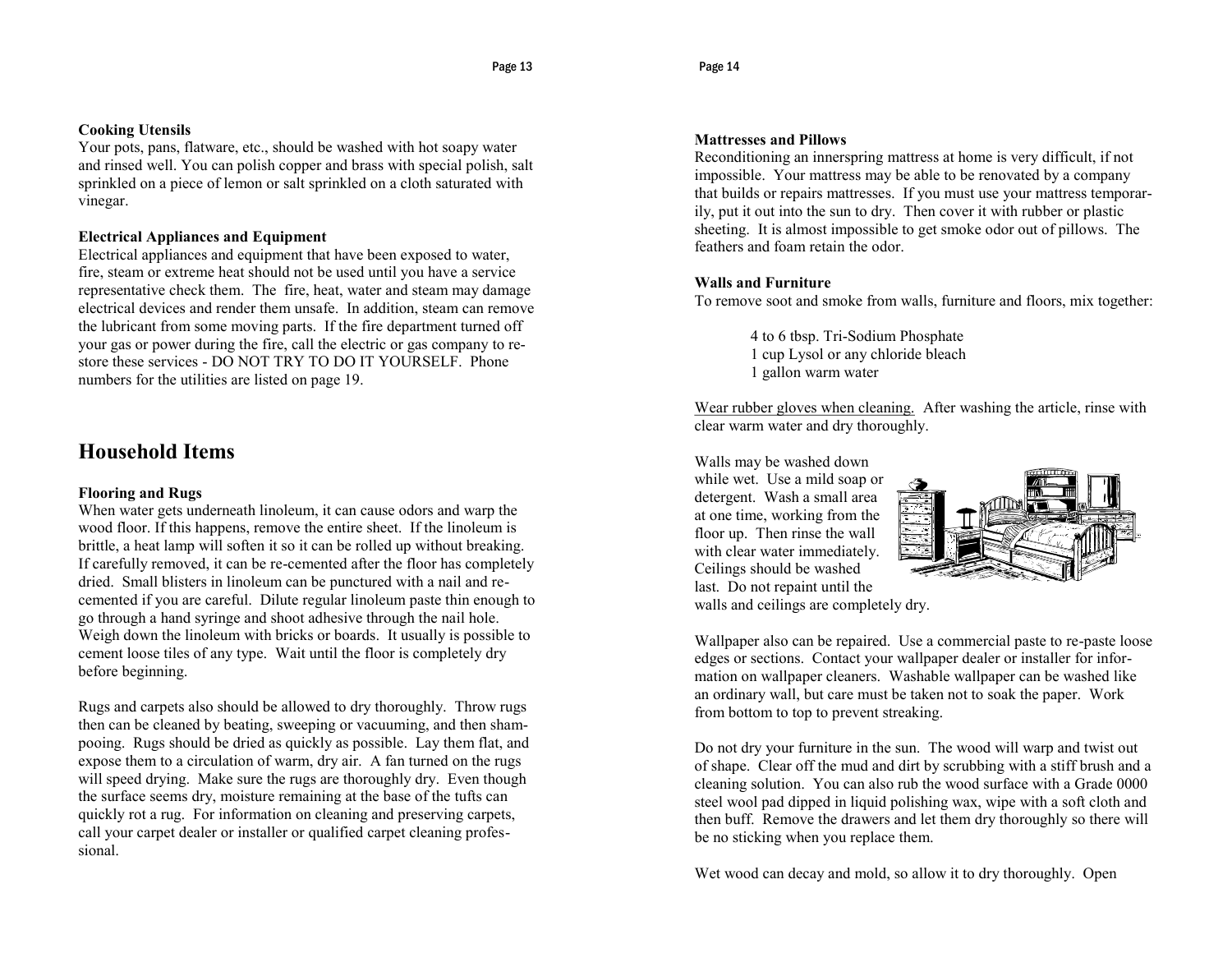#### doors and windows for good ventilation. Turn on your furnace or air conditioner, if necessary.

If mold forms, wipe the wood with a cloth soaked in a mixture of borax cleaner (not caustic soda) dissolved in hot water. To remove white spots or film, rub the wood surface with a cloth soaked in a solution of a half cup of household ammonia and a half cup of water. Wipe dry and polish with wax, or rub the surface with a cloth soaked in a solution of a half cup turpentine and a half cup of linseed oil. Be careful because turpentine is combustible.

#### **Caution: After using the cloth with the linseed oil and turpentine, place in an airtight metal container and remove from your home. Cloth soiled with these chemicals may be susceptible to spontaneous combustion.**

To treat individual white spots or a smaller area, rub gently with a cloth moistened with camphorated oil or oil of peppermint. Wipe off oil and buff dry. A drop of ammonia on a damp cloth may do the job also.

(Remember, if you feel any of these situations require professional assistance, do not hesitate in contacting a private company that specializes in this type of clean up).

#### **Locks and Hinges**

Locks (especially iron locks) should be taken apart, cleaned with mild soap, dried completely, and oiled. If locks cannot be removed, squirt machine oil through a bolt opening or keyhole, and work the knob to distribute the oil. Hinges also should be thoroughly cleaned and oiled.

#### **Leather and Books**

Wipe leather goods with a damp cloth, then a dry cloth. Stuff purses and shoes with newspapers to retain shape. Leave suitcases open. Leather goods should be dried away from heat and sun. When leather goods are dry, clean with saddle soap. You can use steel wool or a suede brush on suede. Rinse leather and suede jackets in cold water and dry away from heat and sun.

Wet books must be taken care of as soon as possible. You can blot each individual page dry, place into a kitchen storage bag and put in a freezer for 1-2 weeks. If a freezer is not available, you can at least blot dry.

### **Replacement of Damaged Documents**

Below is a partial list of some important documents that should be checked and replaced:

- Automobile Registration and Title
- Bank Bonds
- Citizenship Papers
- Credit Cards
- **•** Drivers License
- Income Tax Records
- Insurance Policies
- Immunization Records
- Marriage/Divorce Papers
- Medical Records
- Military Discharge Papers
- Passports
- Payment Books
- Prepaid Burial Contracts
- Registration Papers/Animal Records
- School Transcripts/Records
- Stocks & Bonds
- Title to Deeds
- Warranties
- Wills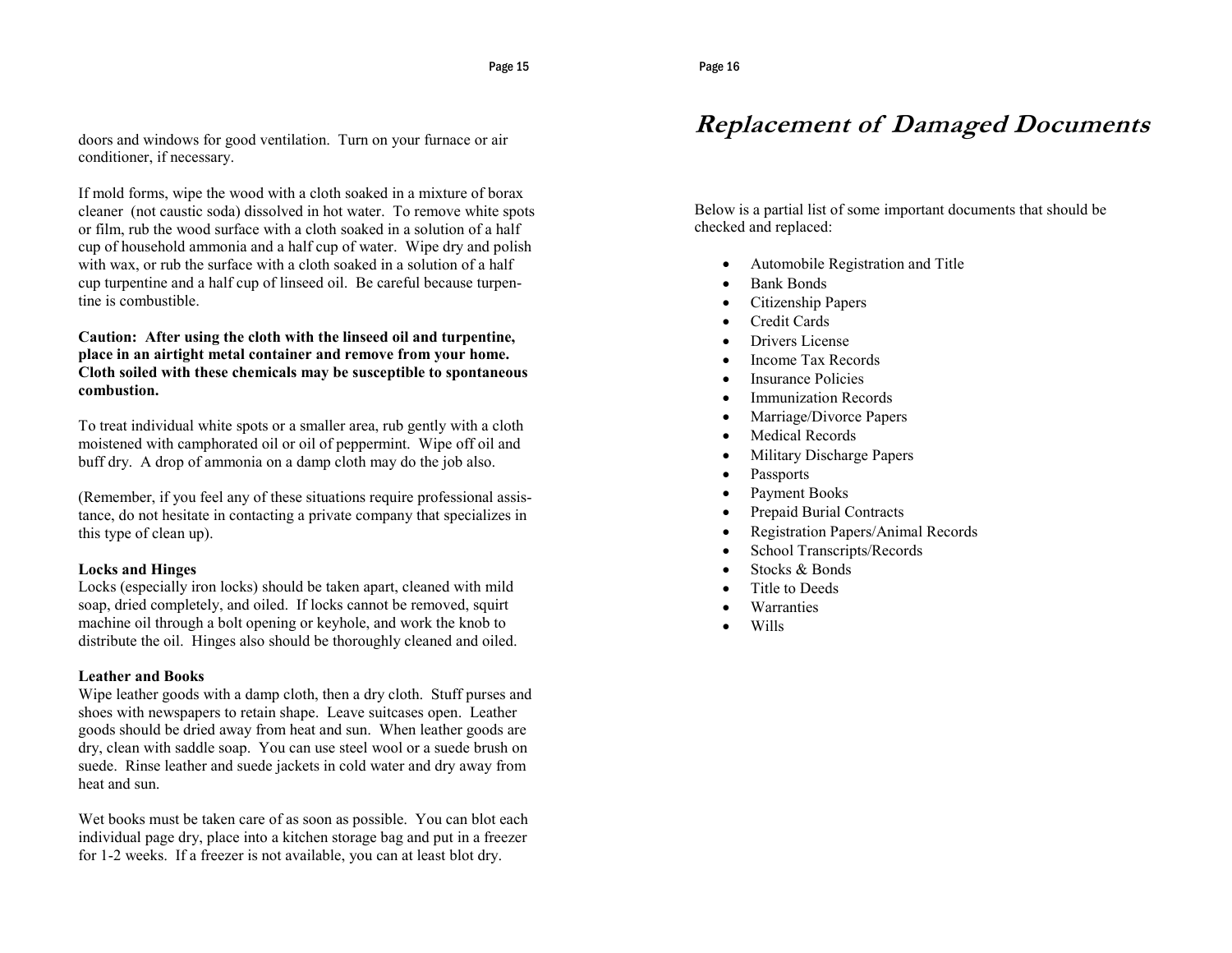### **Document Replacement Numbers**

| Birth & Death Records              | Department of Health Services<br>1 West Wilson Street<br>Madison, WI 53703<br>$(608)$ 266-1865           |
|------------------------------------|----------------------------------------------------------------------------------------------------------|
| Car Title/Registration             | Department of Motor Vehicles<br>4802 Sheboygan Avenue<br>Madison, WI 53705<br>$(608)$ 264-7447           |
| Credit Cards                       | Contact the company that issued the card                                                                 |
| Drivers License                    | Department of Transportation<br>4802 Sheboygan Avenue<br>Madison, WI 53705<br>$(608)$ 264-7447           |
| Immunization and Health<br>Records | Contact your family doctor<br>or the county health department                                            |
| <b>Insurance Policies</b>          | Contact your insurance agent.                                                                            |
| Military Discharge Papers          | Dept. of Veterans Affairs<br>201 W. Washington Ave<br>PO Box 7843<br>Madison, WI 53707<br>1-800-947-8387 |
| Social Security Records            | Social Security Administration<br>6011 Odana Road<br>Madison, WI 53719<br>1-800-325-0778                 |
| <b>Tax Records</b>                 | Internal Revenue Service<br>$(608)$ 421-7898<br>www.irs.gov                                              |

### **Money Replacement**

Handle burned money as little as possible. Attempt to encase each bill or portion of a bill in plastic wrap for preservation. If half or more of the bill is intact, you can take the remainder to your local Federal Reserve Bank for replacement. Ask your personal bank for the nearest one. Or you can contact the U.S. Treasury Department's Mutilated Currency Division at:

> 1-877-874-4114 www.moneyfactory.gov

Mutilated or melted coins can be taken to the Federal Reserve Bank, or you can contact the U.S. Mint at:

> 1-800-872-6468 www.usmint.gov

If your U.S. Savings Bonds have been mutilated or destroyed, call your Federal Reserve Bank at:

> 1-844-284-2676 www.treasurydirect.gov

Have the following information ready: name(s) on bonds, approximate date or time period when purchased, denominations and approximate number of each.

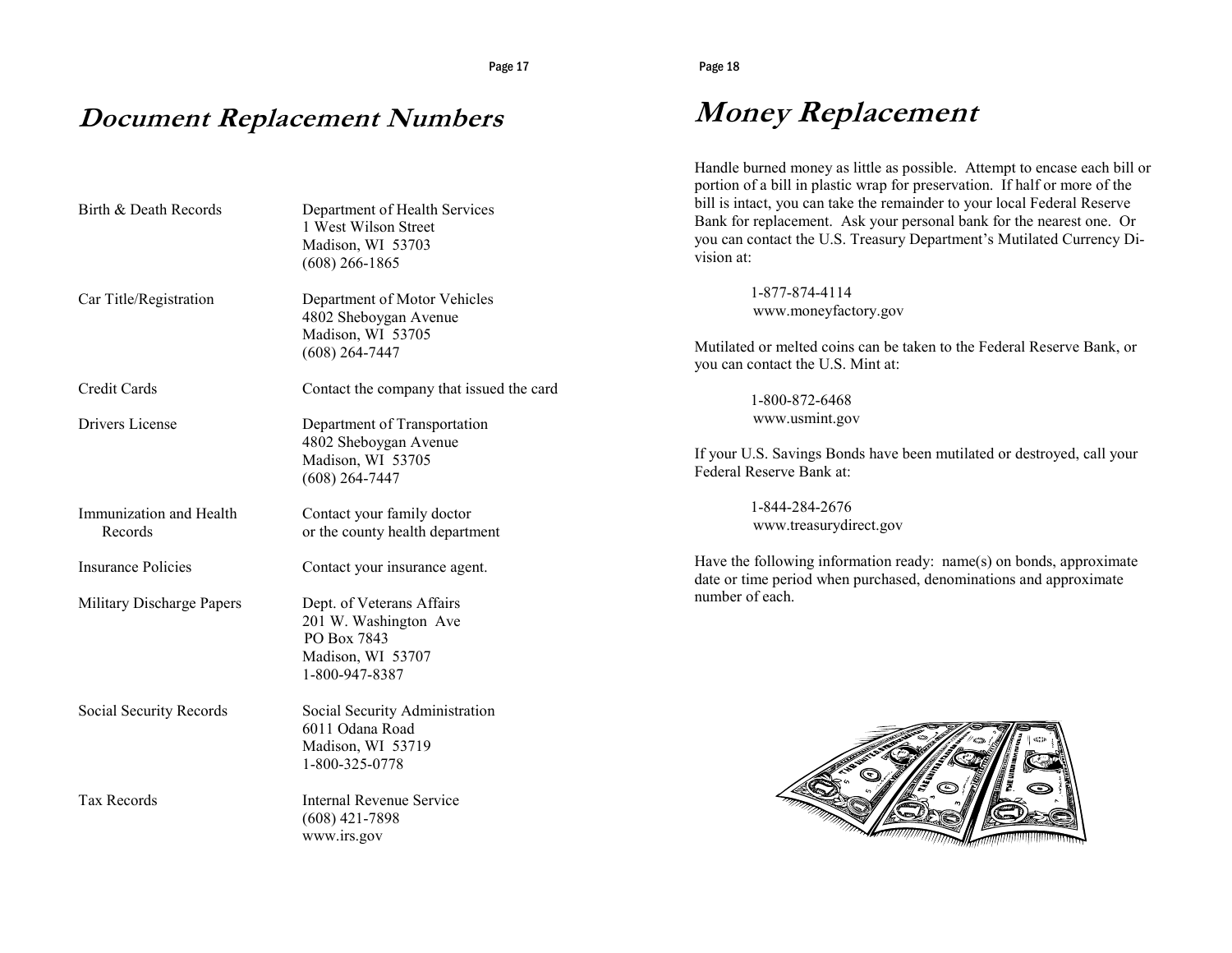### **Important Phone Numbers**

(All phone numbers are area code 608 except toll-free #'s)

| City of Madison Fire Department                  |  |
|--------------------------------------------------|--|
|                                                  |  |
|                                                  |  |
|                                                  |  |
|                                                  |  |
|                                                  |  |
|                                                  |  |
| City of Madison Police Department                |  |
|                                                  |  |
|                                                  |  |
|                                                  |  |
|                                                  |  |
|                                                  |  |
| Madison Gas & Electric                           |  |
|                                                  |  |
|                                                  |  |
| Tax Information                                  |  |
|                                                  |  |
| State of Wisconsin Dept. of Revenue 266-2772     |  |
| United States Internal Revenue Service  421-7898 |  |

#### **University of Wisconsin - Madison Phone Numbers**

### **Quick Checklist**

#### **The following checklist serves as a quick reference and guide for you to follow after a fire strikes.**

- 1. Contact your local disaster relief service, such as the American Red Cross, if you need assistance with temporary housing, food and medicines.
- 2. If you are insured, contact your insurance company for detailed instructions on protecting the property, conducting an inventory and contacting fire damage restoration companies. If you are not insured, try contacting private organizations for aid and assistance.
- 3. Check with the fire department to make sure your residence is safe to enter. Be watchful of any structural damage caused by the fire.
- 4. The fire department should see that utilities are either safe to use or are disconnected before they leave the site. DO NOT attempt to reconnect utilities yourself.
- 5. Conduct an inventory of damaged property and items. Do not throw away any damaged goods until after an inventory is made.
- 6. Try to locate valuable documents and records. Refer to information on contacts and the replacement process inside this brochure.
- 7. Begin saving receipts for any money you spend related to fire loss. The receipts may be needed later by the insurance company and for verifying losses claimed on income tax.
- 8. Notify your mortgage company of the fire.
- 9. Check with an accountant or the Internal Revenue Service about special benefits for people recovering from fire loss.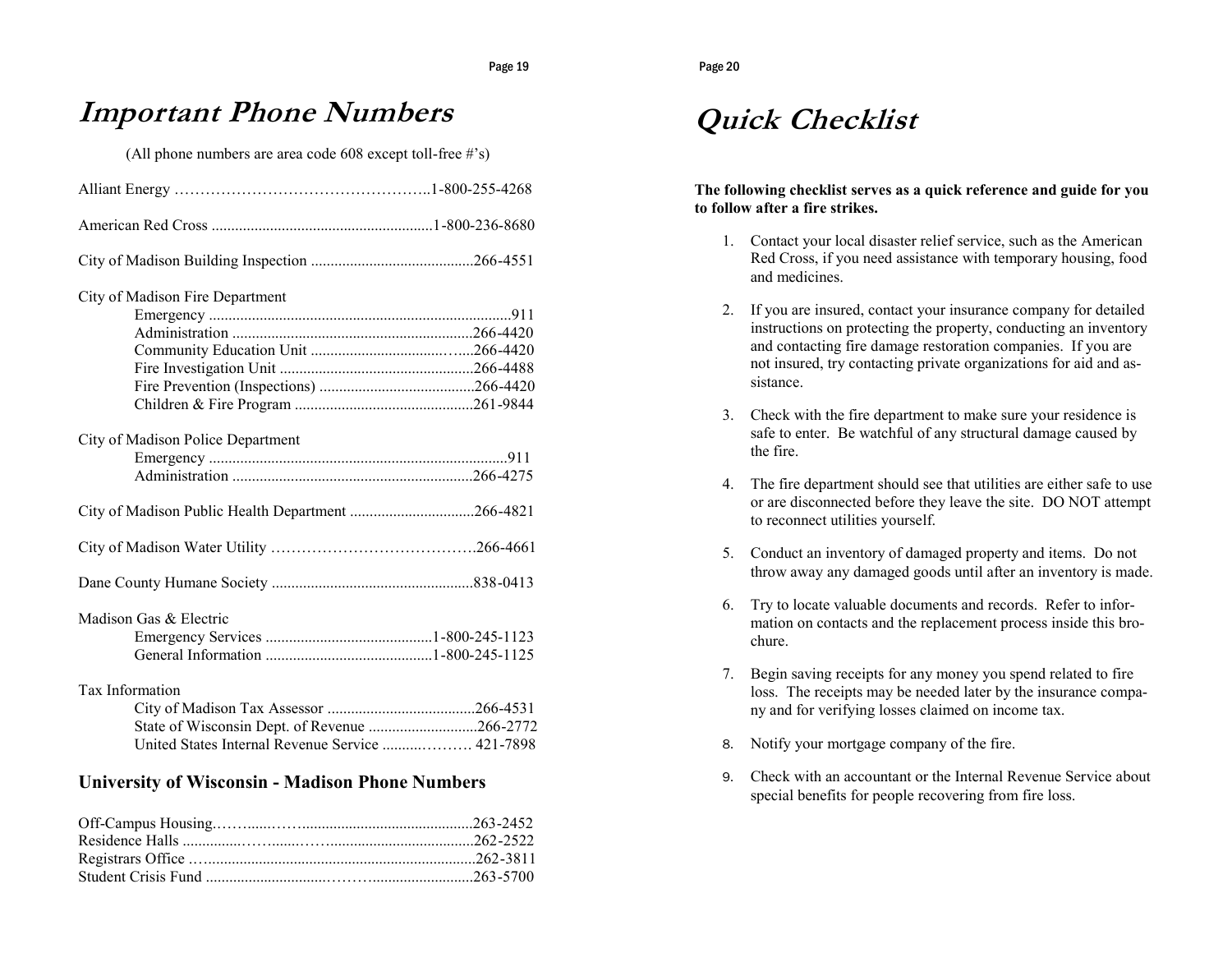**Notes**





### **Notes**